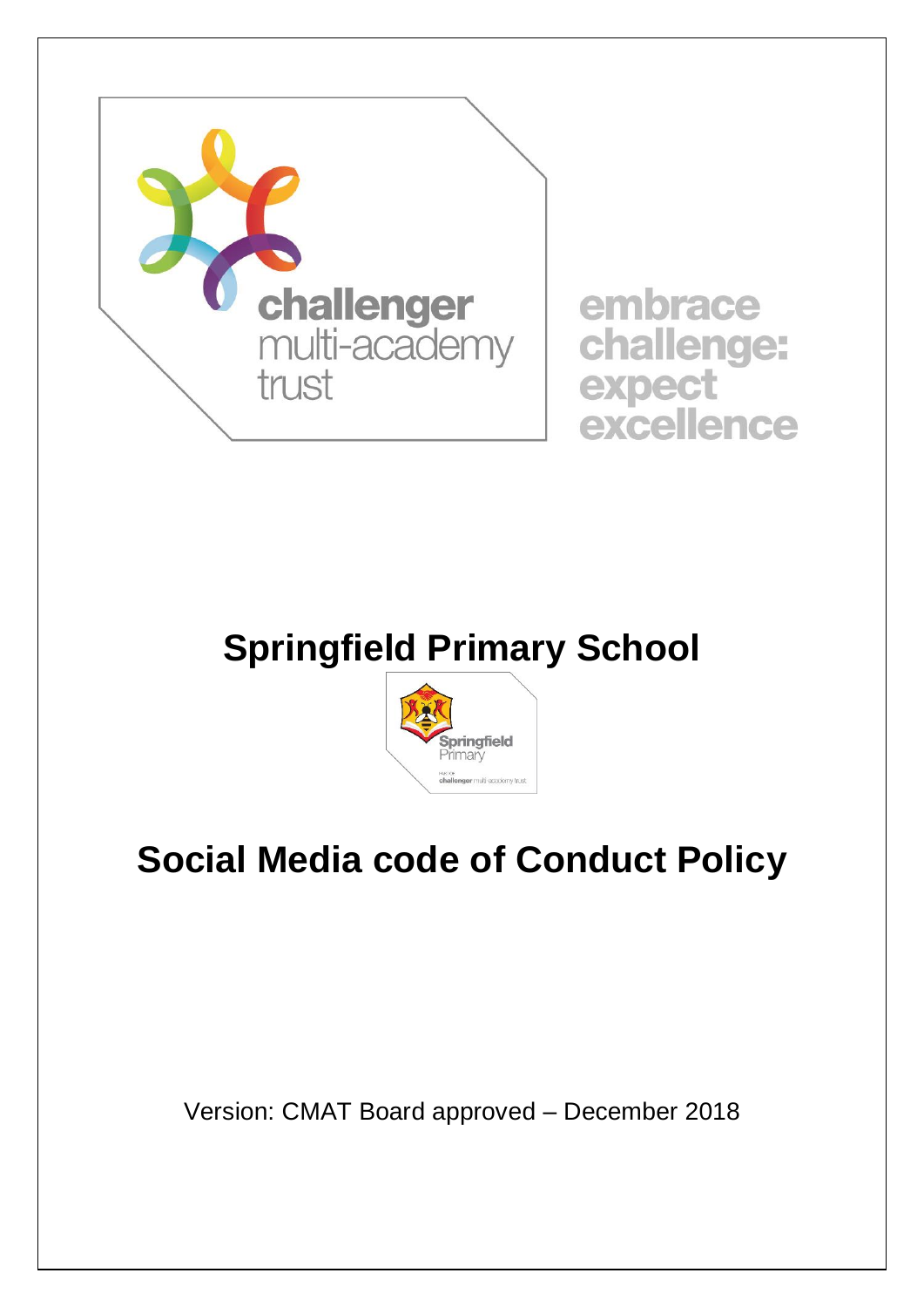## **Contents:**

**[Statement of intent](#page-2-0)** 

- 1. **[Legal framework](#page-3-0)**
- 2. E-safety and social media conduct
- 3. [Online messaging](#page-3-2)
- 4. [Monitoring and review](#page-4-0)

### Appendices

- a) **[Parent Declaration Form](#page-5-0)**
- b) [Acceptable Use of Social Media Letter to Parents](#page-6-0)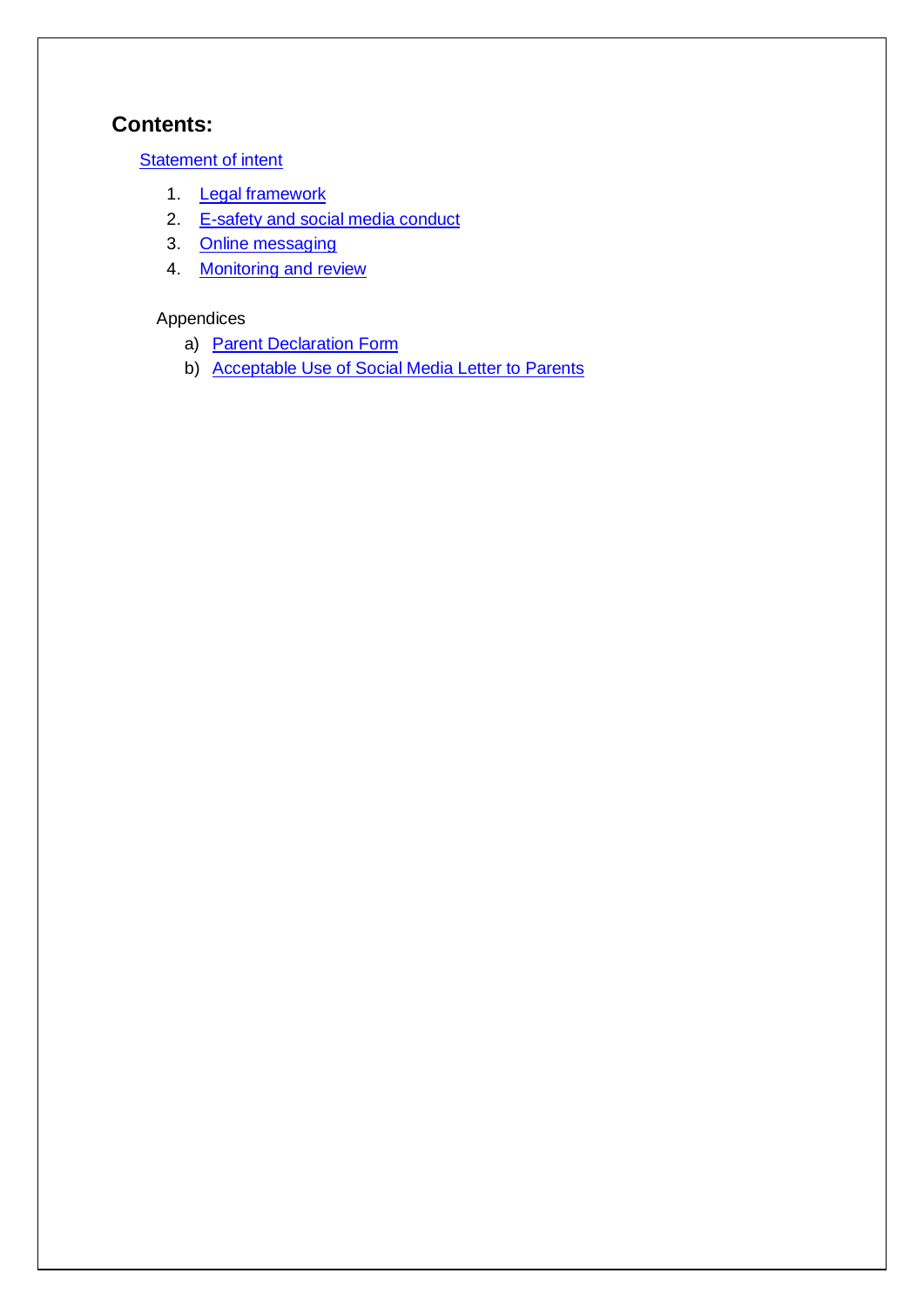## <span id="page-2-0"></span>**Statement of intent**

Springfield Primary School understands the benefits of using social media; however if misused, the academy community can be negatively affected, such as by damaging the academy's reputation. This code of conduct sets out clear procedures for how we expect parents to conduct themselves on social media and when using messenger apps, such as WhatsApp.

Signed by:

Headteacher Date: Chair of governors Date: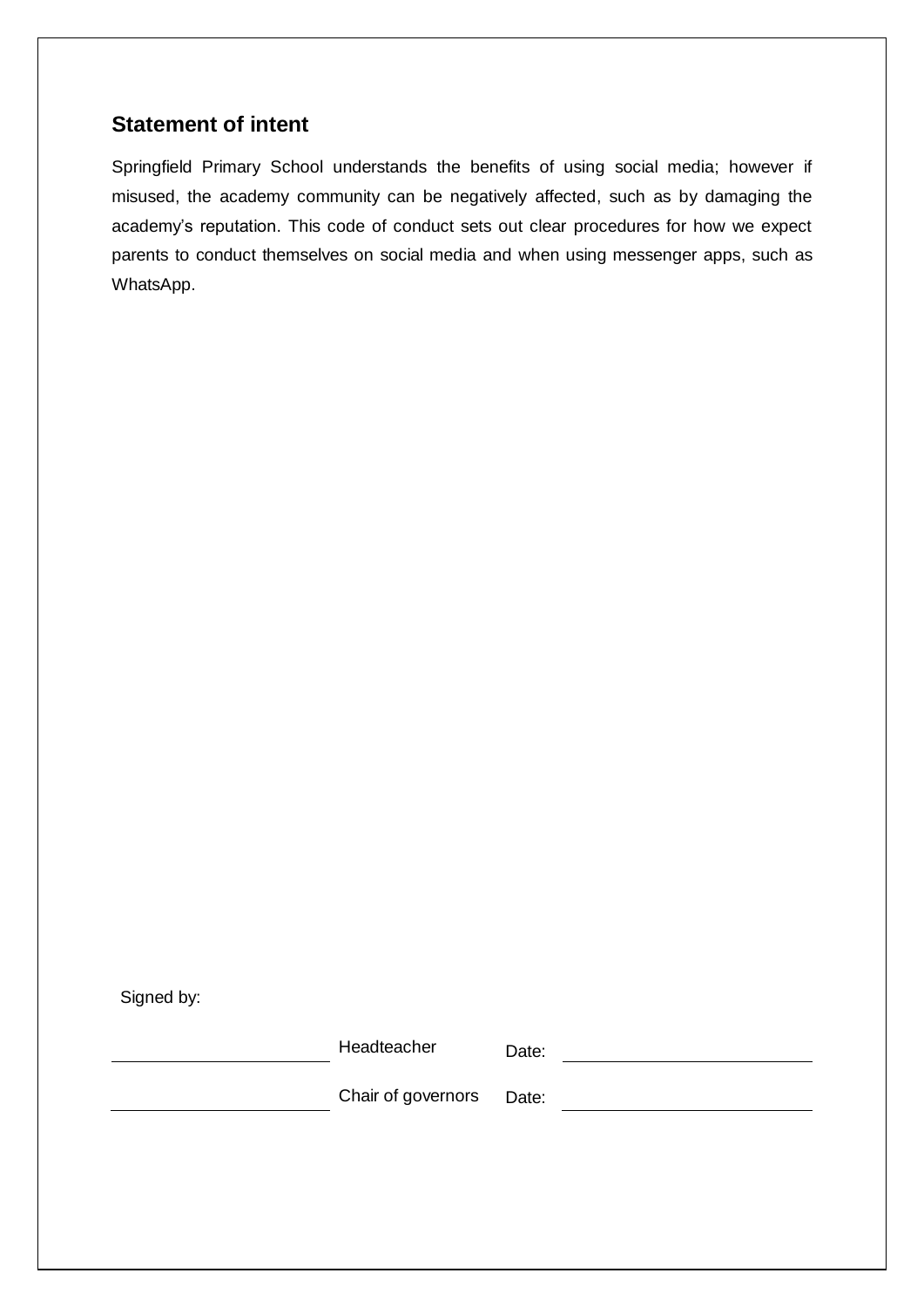# <span id="page-3-0"></span>**Legal framework**

- 1.1. This policy has due regard to statutory legislation, including, but not limited to, the following:
	- Data Protection Act 1998
	- Defamation Act 2013
	- Protection of Freedoms Act 2012 (as amended)

### <span id="page-3-1"></span>**E-safety and social media conduct**

- 2.1. Springfield Primary School expects parents to behave in a civilised nature online and will not tolerate any of the following behaviour online:
	- Posting defamatory 'statuses' about fellow parents, pupils, the academy or its employees
	- Complaining about the academy's values and methods on social media
- 2.2. The academy has a **Complaints Procedures Policy** in place, to avoid parents broadcasting grievances online.
- 2.3. Parents will be made aware of their responsibilities regarding their use of social networking and their conduct online.
- 2.4. Breaches of this code of conduct will be taken seriously by the academy and, in the event of illegal, defamatory, or discriminatory content, breaches could lead to prosecution.
- 2.5. Parents will not attempt to 'friend' or 'follow' any member of staff on social media.
- 2.6. Parents are instructed not post anonymously or under an alias to evade the guidance given in this code of conduct.
- 2.7. Springfield Primary School retains the right to request any damaging material to be removed from social media websites.

## <span id="page-3-2"></span>**Online messaging**

- 3.1. Springfield Primary School expects parents to use messaging apps, such as WhatsApp, for purposes beneficial to themselves and the academy, and will not accept any of the following behaviour:
	- Sending abusive messages to fellow parents
	- Sending abusive messages about members of staff, parents or the academy
	- Sending abusive messages to members of staff
- 3.2. The academy appreciates the simplicity and ease of instant messaging online; keeping in contact outside of academy can benefit the academy community by keeping the academy community closer.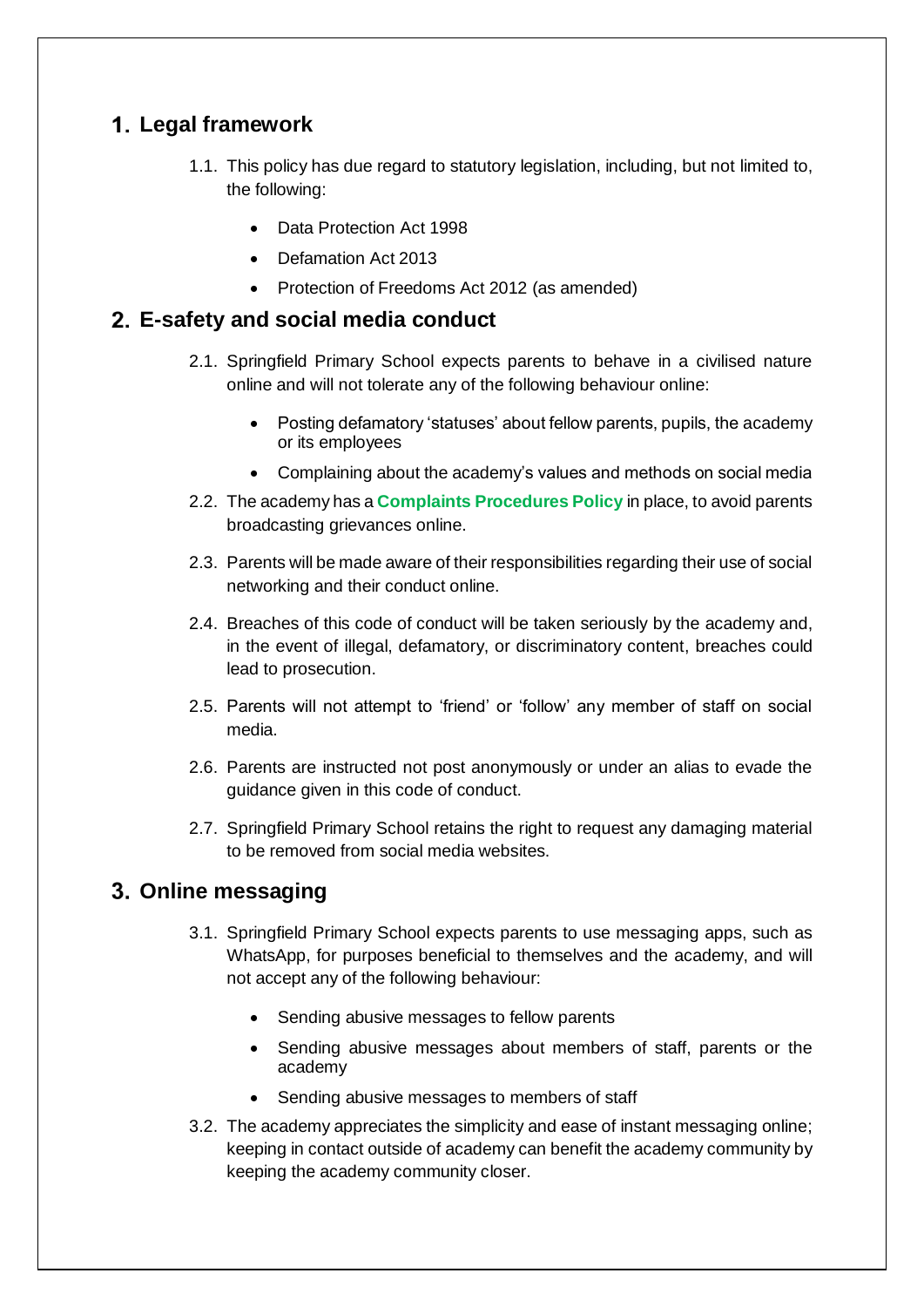- 3.3. Should any problems arise from contact over messaging apps, the academy will act quickly by contacting parents directly, to stop any issues continuing.
- 3.4. Springfield Primary School can request a meeting with parents if any misconduct, such as sending abusive messages or posting defamatory statuses, occurs online.
- 3.5. The academy's complaints procedure will be followed as normal if any members of the parent teacher association or governing body cause any discrepancies through their conduct whilst using online messaging.
- 3.6. The headteacher can, with the permission of the parent, view messages sent between members of the parental body in order to deal with problems quickly and effectively.
- 3.7. The headteacher can request that 'group chats' are closed down should any problems continue between parents or parental bodies.

### <span id="page-4-0"></span>4. Monitoring and review

- 4.1. The headteacher will review this code of conduct on an annual basis and will communicate any changes to all teachers and parents.
- 4.2. All parents will be required to read this code of conduct and sign the agreement form should any changes be made.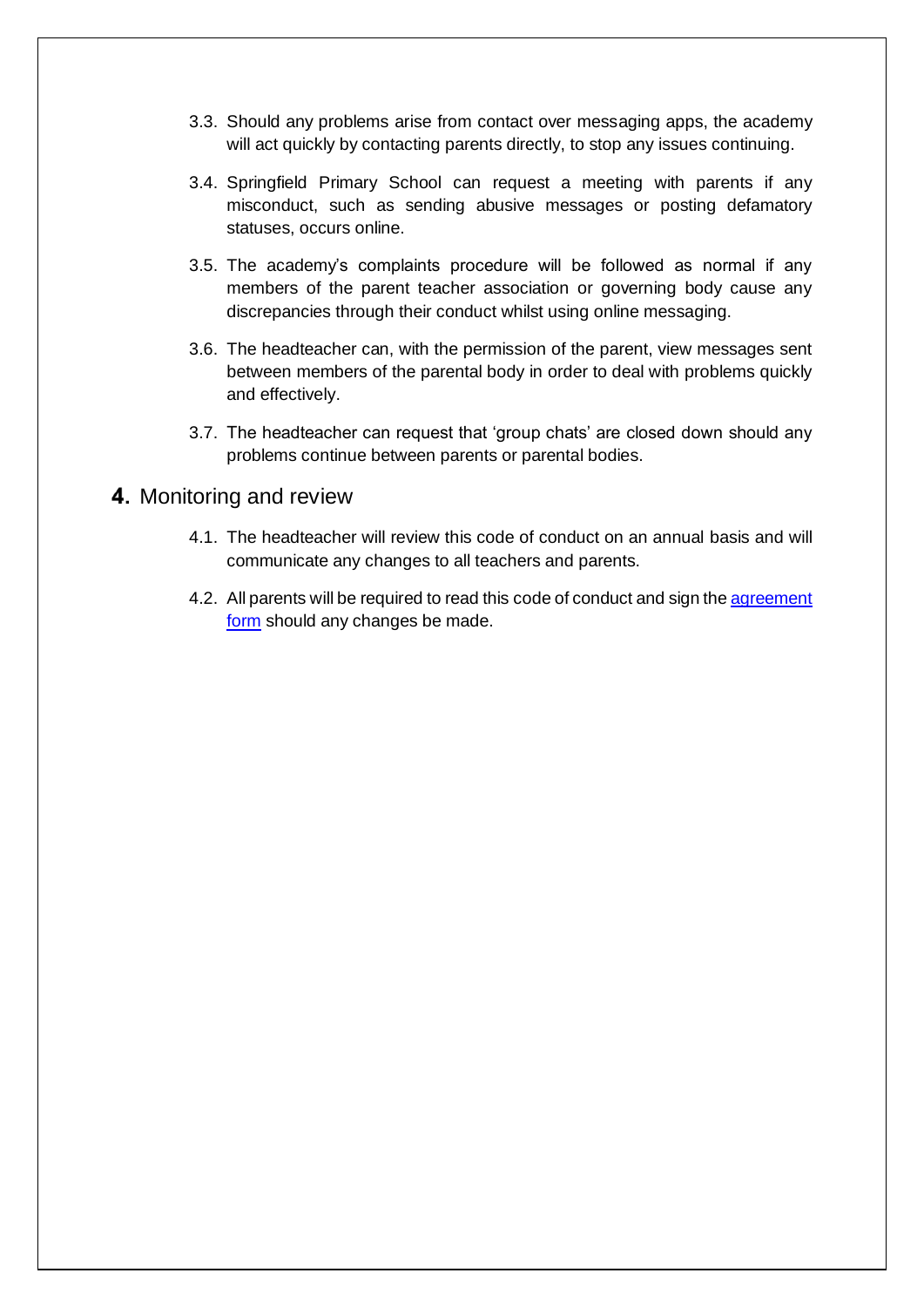# <span id="page-5-0"></span>**Parent Declaration Form**

I **\_\_\_\_\_\_\_\_\_\_\_\_\_\_\_\_\_\_\_\_\_\_\_\_\_\_\_\_\_**, parent of **\_\_\_\_\_\_\_\_\_\_\_\_\_\_\_\_\_\_\_\_\_\_\_\_\_\_\_\_\_\_\_\_\_\_**,

declare that I have received, read and understand the terms and conditions of this code of conduct.

I understand my obligations under this code of conduct and agree to comply fully with them whilst my child is a pupil at Springfield Primary School.

The academy will not tolerate any of the following:

- Sending abusive messages to parents or teachers
- Sending abusive messages about parents and teachers
- Posting defamatory 'statuses' about other parents, pupils, teachers or the academy
- Using social media to complain or post any grievances about the academy's values and methods

Signed:

Date: